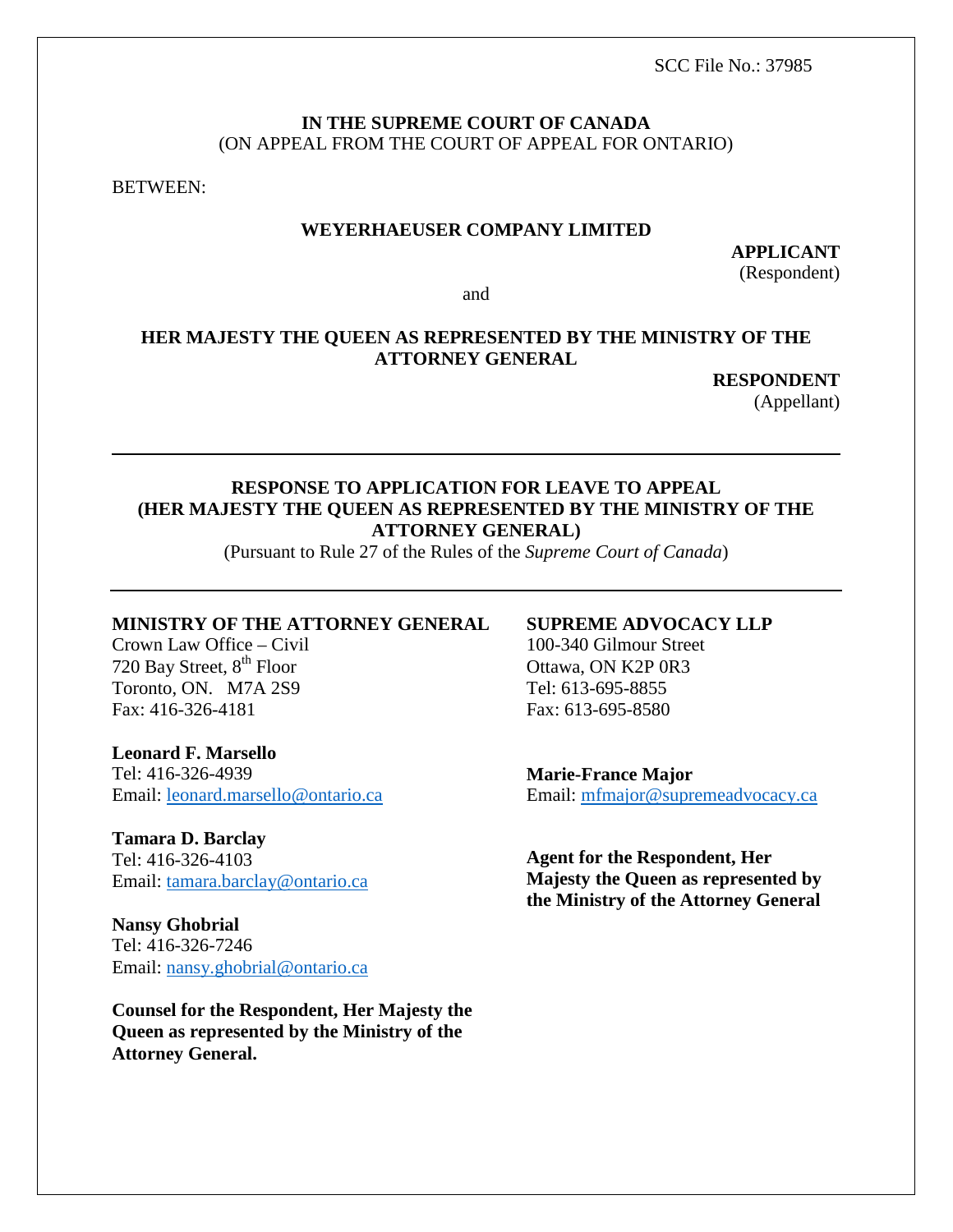### **BORDEN LADNER GERVAIS LLP**

Barristers & Solicitors 22 Adelaide Street West, Suite 3400 Toronto, ON M5H 4E3 Fax: 416-367-6749

#### **Christopher D. Bredt**

Tel: 416-367-6165 Email: [cbredt@blg.com](mailto:cbredt@blg.com)

## **Markus Kremer**

Tel: 416-367-6658 Email: [mkremer@blg.com](mailto:mkremer@blg.com)

### **Alannah Fotheringham** Tel: 416-367-6394 Email: [afotheringham@blg.com](mailto:afotheringham@blg.com)

**Lawyers for the Applicant, Weyerhaeuser Company Limited**

#### **BORDEN LADNER GERVAIS LLP**

World Exchange Plaza Suite 1300 100 Queen Street Ottawa, ON K1P 1J9 Tel: 613-237-5160 Fax: 613-230-8842

**Nadia Effendi** Email: [neffendi@blg.com](mailto:neffendi@blg.com)

**Agent for the Applicant, Weyerhaeuser Company Limited**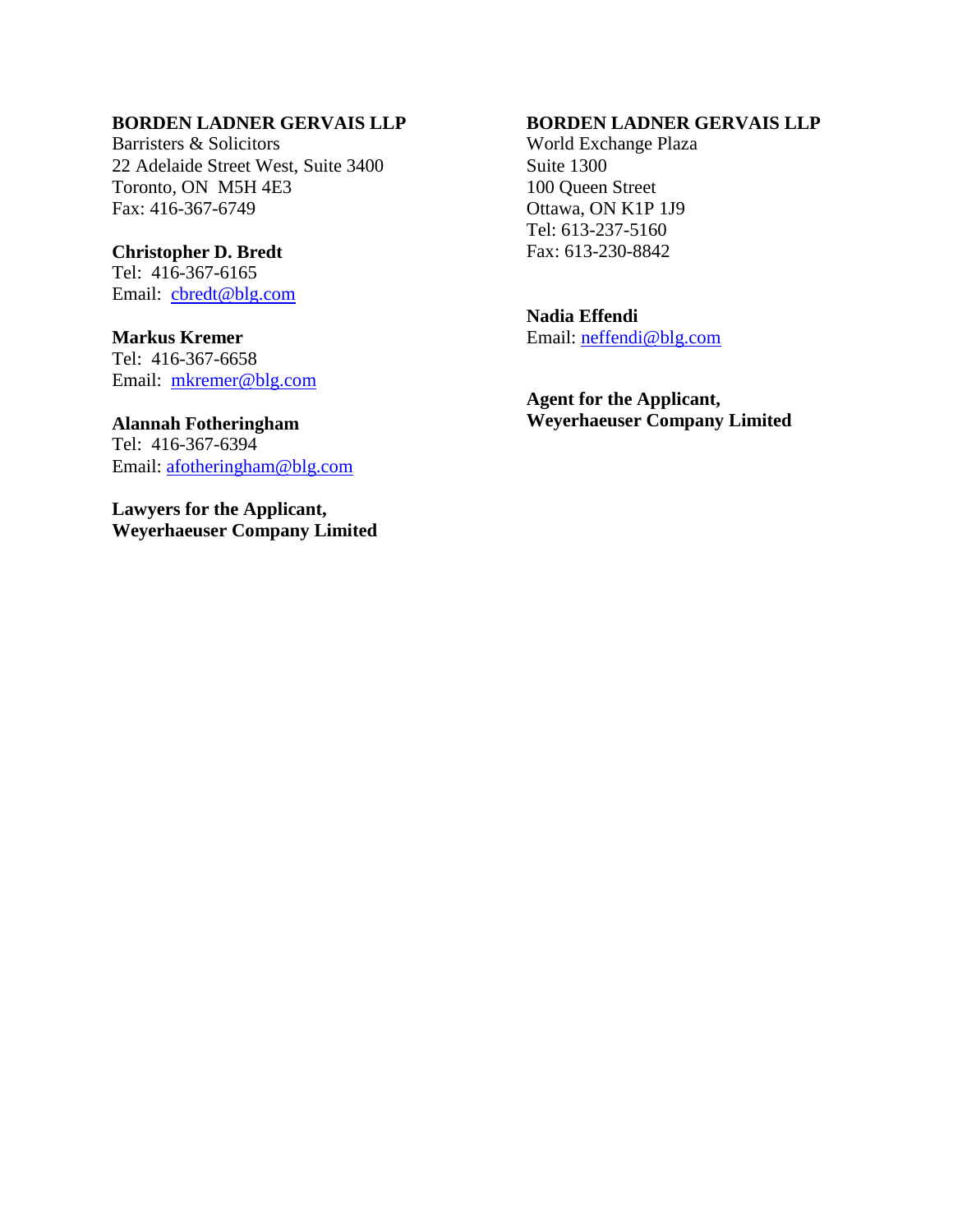# **TABLE OF CONTENTS**

|  | <b>TAB</b><br><b>PAGE</b>                                                            |
|--|--------------------------------------------------------------------------------------|
|  | 1. Memorandum of Argument                                                            |
|  |                                                                                      |
|  |                                                                                      |
|  | Weyerhaeuser's Argument A – The Decision Will Affect the Way "Successors and         |
|  | Weyerhaeuser's sub-issue (i) – "The Majority's Interpretation of "Assigns" 4<br>i.   |
|  | ii. Weyerhaeuser's sub-issue (ii) – The Majority's Application of a Presumption that |
|  | Weyerhaeuser's Argument B – The Phrase "Successors and Assigns" is Widely Used7      |
|  | Weyerhaeuser's Argument C - The Decision Will Have a Significant Impact in the Area  |
|  |                                                                                      |
|  |                                                                                      |
|  |                                                                                      |
|  | 2. Documents Relied Upon                                                             |
|  | A. Letter to Great Lakes Forest Products Ltd from the Ministry of Treasury and       |
|  | B. Resolute's Factum to the Ontario Court of Appeal, dated February 28, 2017 14      |
|  | C. Weyerhaeuser's Factum to the Ontario Court of Appeal, dated March 1, 2017 42      |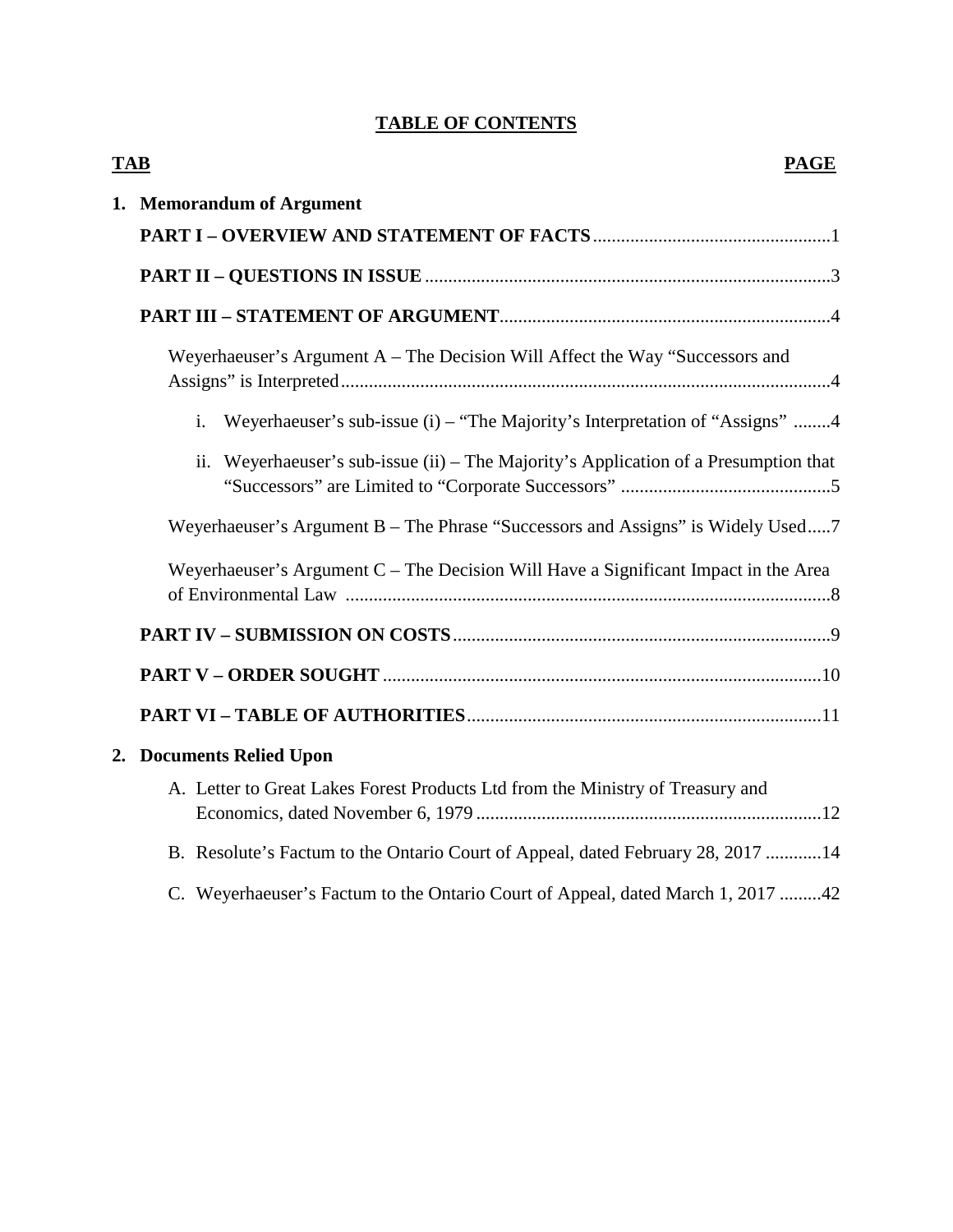#### **PART I – OVERVIEW AND STATEMENT OF FACTS**

1. The Court of Appeal found that Bowater assigned the full benefits of the Indemnity to Weyerhaeuser in [1](#page-3-0)998 and in doing so forfeited its rights under it.<sup>1</sup>

2. The Court of Appeal remitted back the issue of whether Weyerhaeuser had subsequently assigned the Indemnity to Domtar in 2007. The possibility of a finding by the lower court of a further absolute assignment is thus a concern to Weyerhaeuser.

3. Of further concern to Weyerhaeuser is that the Indemnity was not actually given "to property owners," as Weyerhaeuser suggests at paragraph 2, but rather to specific corporations, their respective successors, and assigns.[2](#page-3-1) The Court of Appeal applied established case law in concluding that, as it was used in a corporate context, "successor" meant "corporate successor". The Court did not invoke any "presumption" as Weyerhaeuser repeatedly submits it did.

4. Weyerhaeuser was also unsuccessful in its attempt at bringing itself within the scope of the Court of Appeal's decision in *Brown v Belleville (City).* [3](#page-3-2)

5. All of these concerns motivate Weyerhaeuser to find other means to shelter under the Indemnity. It attempts to do so by conflating principles of real property law with longestablished contract principles related to the assignment of personal property. It also introduces irrelevant concepts of insurance law in its effort to create an area of national importance which does not, in fact, exist.

<span id="page-3-0"></span><sup>&</sup>lt;sup>1</sup> Capitalized terms are used in the same manner as in Ontario's Application for Leave to Appeal. Resolute, Bowater and Great Lakes are used interchangeably according to context.

<span id="page-3-1"></span> $2$  Reasons for Judgment of the Court of Appeal, December 20, 2017, reported at 2017 ONCA 1007 at para 34, [2017] OJ No 6654 (QL) [Appeal Decision], Weyerhaeuser's Leave to Appeal Record [WR], Vol I, Tab B2, p 34. After the sale to Great Lakes regulatory Orders could not be made against Reed as the EPA did not then permit Orders against former owners. Reed dissolved in 1993.

<span id="page-3-2"></span><sup>3</sup> [2013 ONCA 148, \[2013\] OJ No 1071](https://www.canlii.org/en/on/onca/doc/2013/2013onca148/2013onca148.html?autocompleteStr=2013%20ONCA%20148&autocompletePos=1) (QL) [*Brown*]; *Ibid* at para 184, WR, Vol I, Tab B2, p. 86.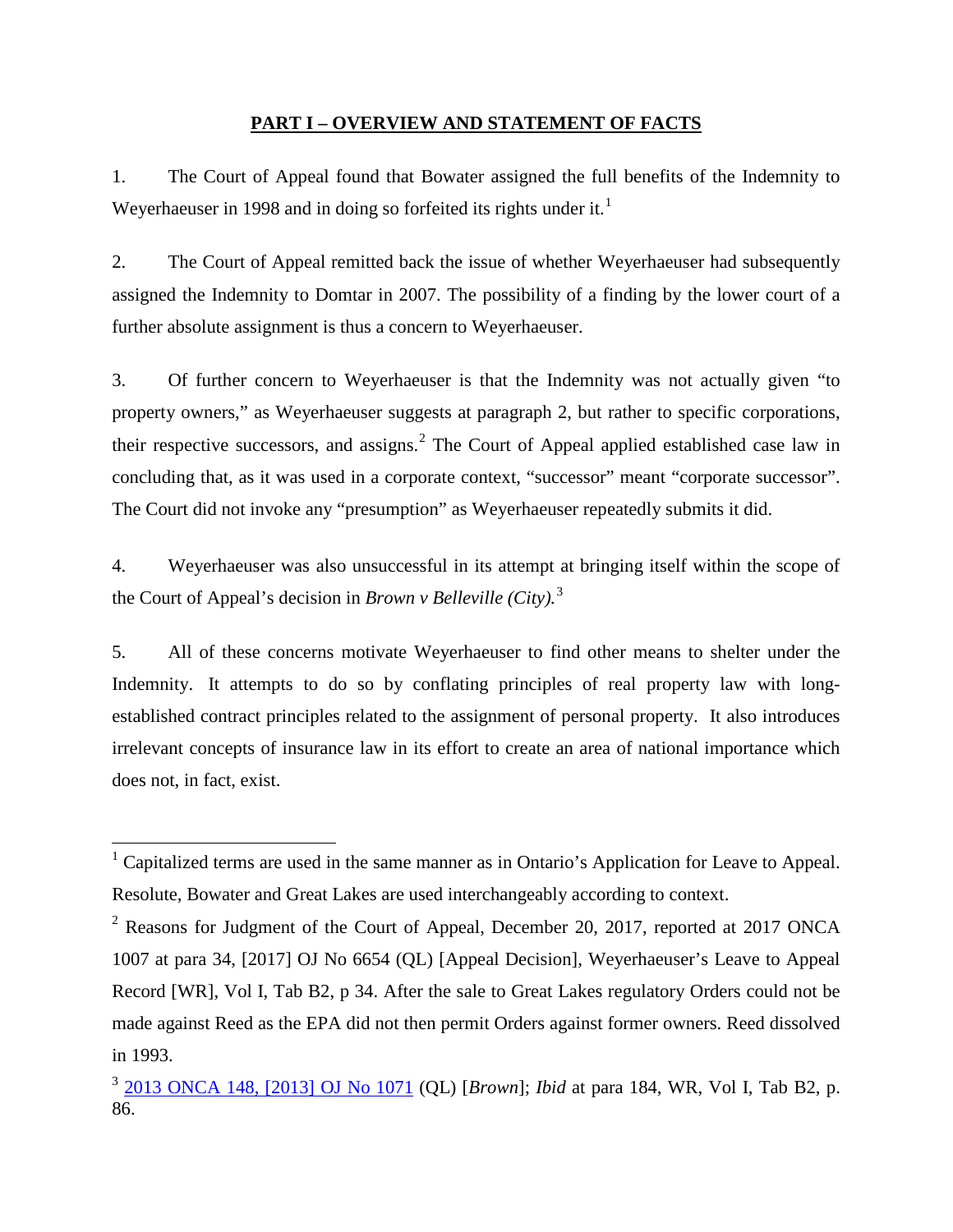6. Insofar as government indemnities are concerned, there is no basis whatsoever from which to conclude that even *one* other instance such as the one in this case has ever occurred or will ever occur again, let alone that it is commonplace.

7. Weyerhaeuser also fails to create any reasonable basis for concern that the Court of Appeal's decision raises an issue of national importance in relation to private sector environmental indemnities.

8. Weyerhaeuser would now eschew all of its past transactional decisions in favour of a failsafe position in which it, as an "insured", may forever call upon the "policy" for any claim, action or proceeding that arises post policy termination or forfeiture so long as the claim pertains to the time period in which it had the Indemnity. It effectively attempts to make Ontario's obligations under the Indemnity positive covenants that run with the land, contrary to well-established authority.<sup>[4](#page-4-0)</sup>

9. Weyerhaeuser's proposed "claims occurred" versus "claims made" distinction is irrelevant to whether the Court of Appeal's decision raises an issue of national importance. Imposing a "claims occurred" model would add a layer of obligations to contractual terms already negotiated. This would amount to making new contracts. Apart from being contrary to well-known authority that says that it is not the role of the courts to make new or even better contracts for parties, the effect of doing so would create massive uncertainty and potential for conflict nationwide, including in the insurance industry.

<span id="page-4-0"></span> <sup>4</sup> Weyerhaeuser's Memorandum of Argument for Leave to Appeal to the Supreme Court of Canada, dated February 16, 2018, at para 3(a) [Weyerhaeuser MOA], WR, Vol I, Tab C, p 126. It is beyond any reasonable dispute that positive covenants cannot run with the land: *[Nortel](https://www.canlii.org/en/on/onsc/doc/2012/2012onsc1213/2012onsc1213.html#par131)  Networks Corp (Re), 2012 ONSC [1213 at para 131, 88 CBR \(5th\) 111;](https://www.canlii.org/en/on/onsc/doc/2012/2012onsc1213/2012onsc1213.html#par131) varied on other grounds,* [2013 ONCA 599, \[2013\] OJ No 4458 \(QL\);](https://www.canlii.org/en/on/onca/doc/2013/2013onca599/2013onca599.html?resultIndex=1) *[Durham Condominium Corp No 123 v Amberwood](https://www.canlii.org/en/on/onca/doc/2002/2002canlii44913/2002canlii44913.html#par18)  Investments Ltd* [\(2002\), 58 OR \(3d\) 481 at para 18](https://www.canlii.org/en/on/onca/doc/2002/2002canlii44913/2002canlii44913.html#par18) (Ont CA); *[Equitable Trust Co v Lougheed](https://www.canlii.org/en/ab/abqb/doc/2013/2013abqb209/2013abqb209.html#par38)  Block Inc*[, 2013ABQB 209 at paras 38,](https://www.canlii.org/en/ab/abqb/doc/2013/2013abqb209/2013abqb209.html#par38) [41](https://www.canlii.org/en/ab/abqb/doc/2013/2013abqb209/2013abqb209.html#par41)*,* [2013] AJ No 362 (QL). This was also not argued in the courts below.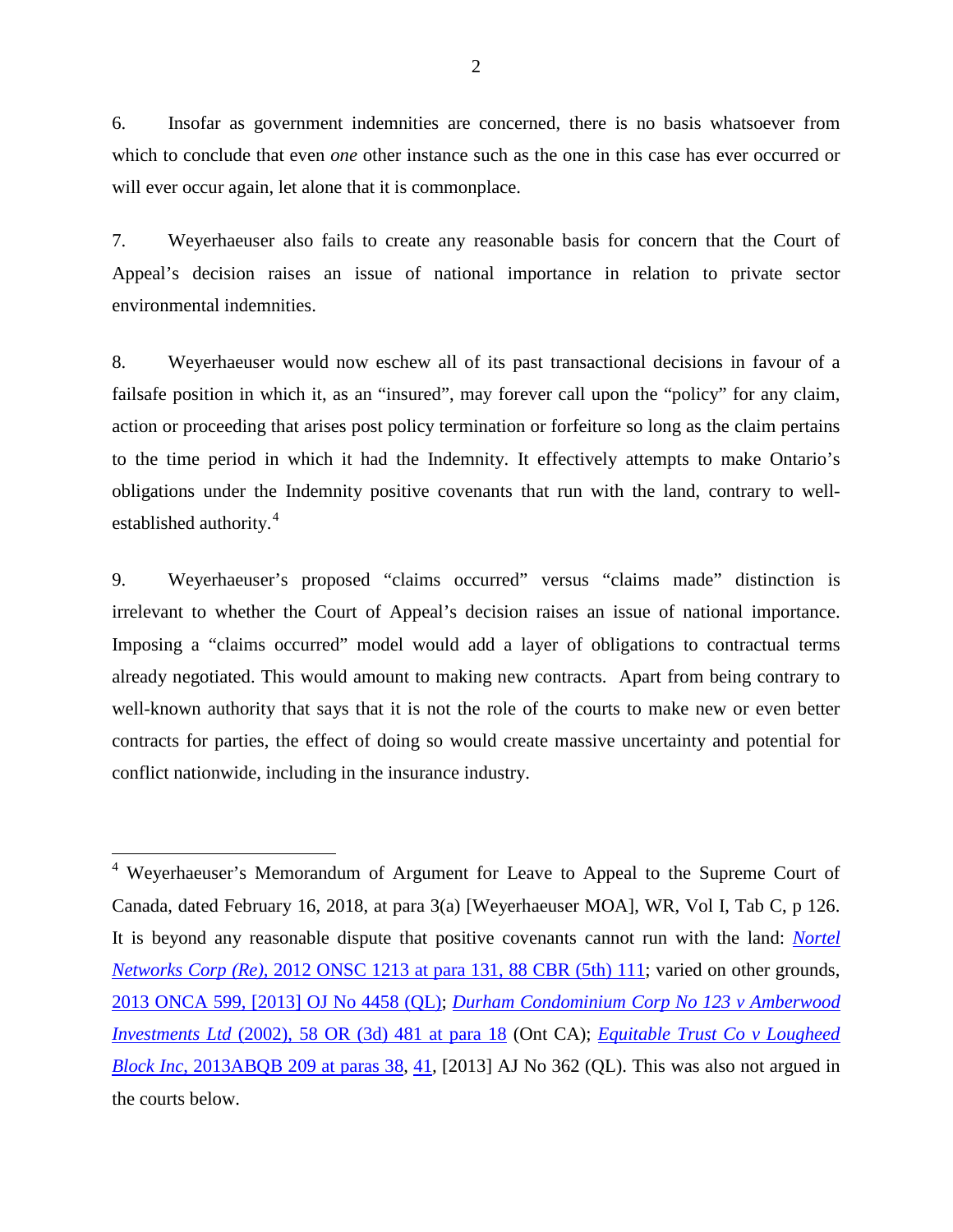10. The Court of Appeal found no reason to overturn the Motions Judge's finding that the Indemnity had been assigned to Weyerhaeuser. It correctly applied well established principles of assignment law and judicial authority addressing the meaning of "successor". There is no basis to interfere with its decision in these areas.

11. Weyerhaeuser's Application for Leave to Appeal should be dismissed.

## **PART II – QUESTIONS IN ISSUE**

- 12. Weyerhaeuser proposes two issues of public importance:
	- (i) Whether entitlement under an indemnity should be determined in accordance with ordinary contractual interpretation principles or whether the words of the indemnity should, instead, be ignored in circumstances where an indemnity has been fully assigned; and
	- (ii) Whether there is a "presumption" that the word "successor", when used in respect of a corporation, refers only to corporate successors, notwithstanding the Court of Appeal's decision in *Brown v. Belleville (City)*, and this Honourable Court's *obiter dicta* in *Heritage Capital Corp. v. Equitable Trust Co.,[5](#page-5-0)* which call for the application of ordinary principles of contractual interpretation, rather than any presumption, when interpreting the term.

13. The Court of Appeal's decision raises neither of these concerns and this Court has, in any event, recently and extensively addressed principles of contractual interpretation and related standards of review.<sup>[6](#page-5-1)</sup>

<span id="page-5-0"></span><sup>5</sup> *[Heritage Capital Corp v Equitable Trust Co,](https://www.canlii.org/en/ca/scc/doc/2016/2016scc19/2016scc19.html?autocompleteStr=2016%20SCC%2019&autocompletePos=1)* 2016 SCC 19, 395 DLR (4th) 656 [*Heritage Capital*].

<span id="page-5-1"></span><sup>6</sup> See *Sattva [Capital Corp v Creston Moly Corp](https://www.canlii.org/en/ca/scc/doc/2014/2014scc53/2014scc53.html?resultIndex=1)*, 2014 SCC 53, 373 DLR (4th) 393 [*Sattva*]; *[Ledcor Construction Ltd v Northbridge Indemnity Insurance Co](https://www.canlii.org/en/ca/scc/doc/2016/2016scc37/2016scc37.html?resultIndex=1)*, 2016 SCC 37, 404 DLR (4th) [258](https://www.canlii.org/en/ca/scc/doc/2016/2016scc37/2016scc37.html?resultIndex=1) [*Ledcor*].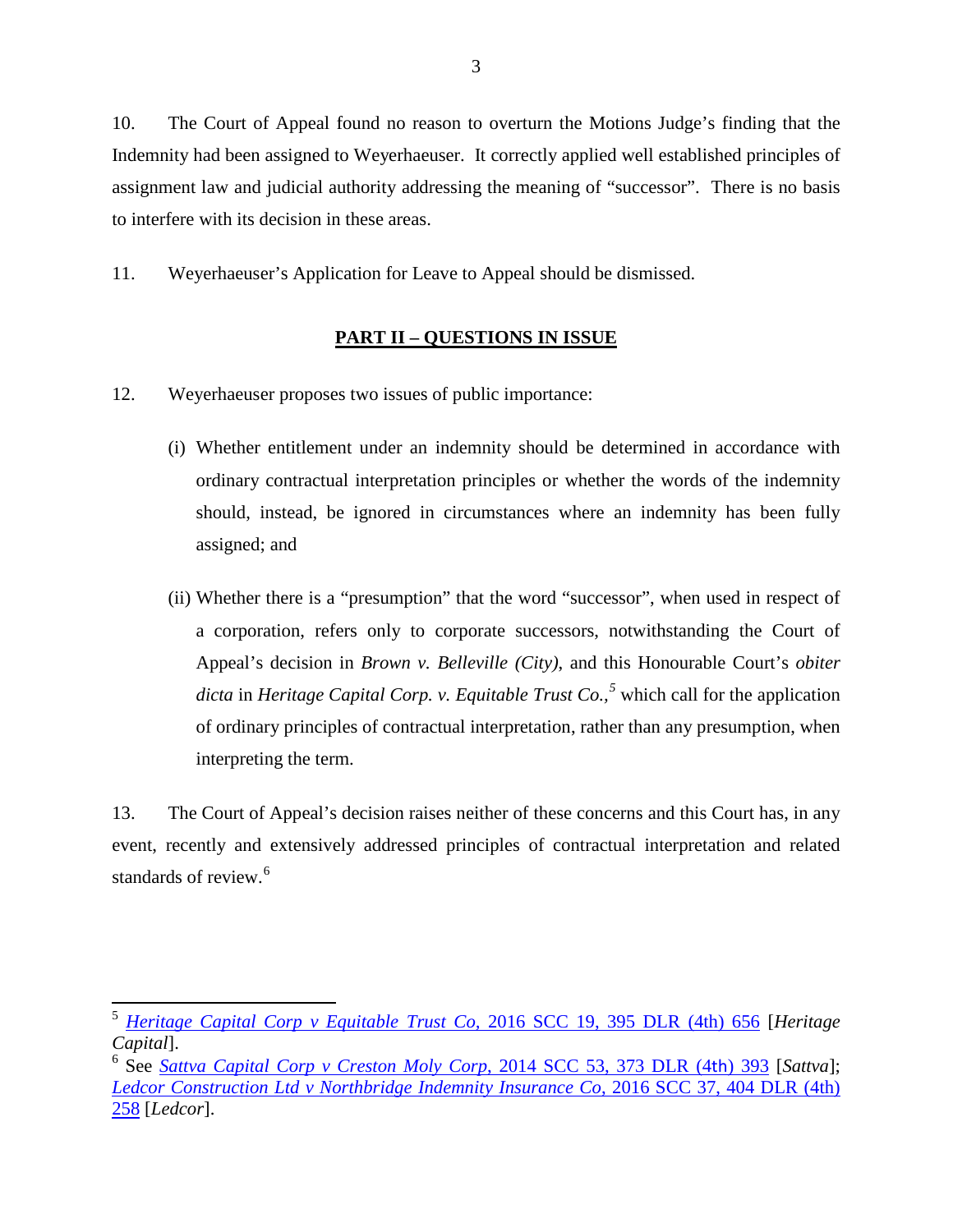#### **PART III – STATEMENT OF ARGUMENT**

## **Weyerhaeuser's Argument A - The Decision Will Affect the Way "Successors and Assigns" is Interpreted**

#### **(i) Weyerhaeuser's sub-issue (i) – The Majority's Interpretation of "Assigns"**

14. Although the main focus of Weyerhaeuser's "presumption" argument is in relation to the Court of Appeal's conclusion that "successor" means "corporate successor"<sup>[7](#page-6-0)</sup> it raises the same point on the assignment issue. In paragraph 30 Weyerhaeuser essentially submits that the Court of Appeal *presumed* that when a party assigns the benefit of an indemnity to another that first party loses those benefits. However, all the Court of Appeal did was apply a fundamental principle of personal property law recognizing that all benefits may not be assigned and kept at the same time.

15. Ontario has always maintained that the Indemnity should be interpreted in accordance with basic principles of contractual interpretation as enunciated by this Court in *Sattva*. [8](#page-6-1) There is no reason not to do so. The enurement clause in the Indemnity is not a separate standard form contract or stand-alone boiler-plate clause to which the factual matrix is irrelevant.

16. Before the Court of Appeal all parties agreed on the applicable standard of review<sup>[9](#page-6-2)</sup> and the Court of Appeal concluded that the Motions Judge erred in failing to appreciate the effect of Resolute having assigned the full benefits of the Indemnity to Weyerhaeuser. The Court stated:

I will next consider the motion judge's finding that Resolute enjoyed the benefit of the Ontario Indemnity as a "successor". I conclude the motion judge erred in so finding. As a result of the 1998 assignment of the full benefit of the Ontario Indemnity from Resolute's corporate predecessor, Bowater, to Weyerhaeuser, Resolute has no legal interest in the Ontario Indemnity upon which it can assert a claim against Ontario. $10$ 

<span id="page-6-2"></span>

<span id="page-6-1"></span><span id="page-6-0"></span><sup>&</sup>lt;sup>7</sup> Weyerhaeuser MOA, *supra* note 4, at paras 35-41, WR, Vol I, Tab C, pp 137-39.<br><sup>8</sup> *[Sattva](https://www.canlii.org/en/ca/scc/doc/2014/2014scc53/2014scc53.html?resultIndex=1)*, *supra* note 6.<br>9 Resolute's Factum to the Ontario Court of Appeal, dated February 28, 2017 at para 23, Ontario's Responding Record [OR], Tab 2B, p 14; Weyerhaeuser's Factum to the Ontario Court of Appeal, dated March 1, 2017 at paras 33-37 [Weyerhaeuser COA Factum], OR, Tab 2C, p 42. <sup>10</sup> Appeal Decision, *supra* note 2, at para 134, WR, Vol I, Tab B2, p 67.

<span id="page-6-3"></span>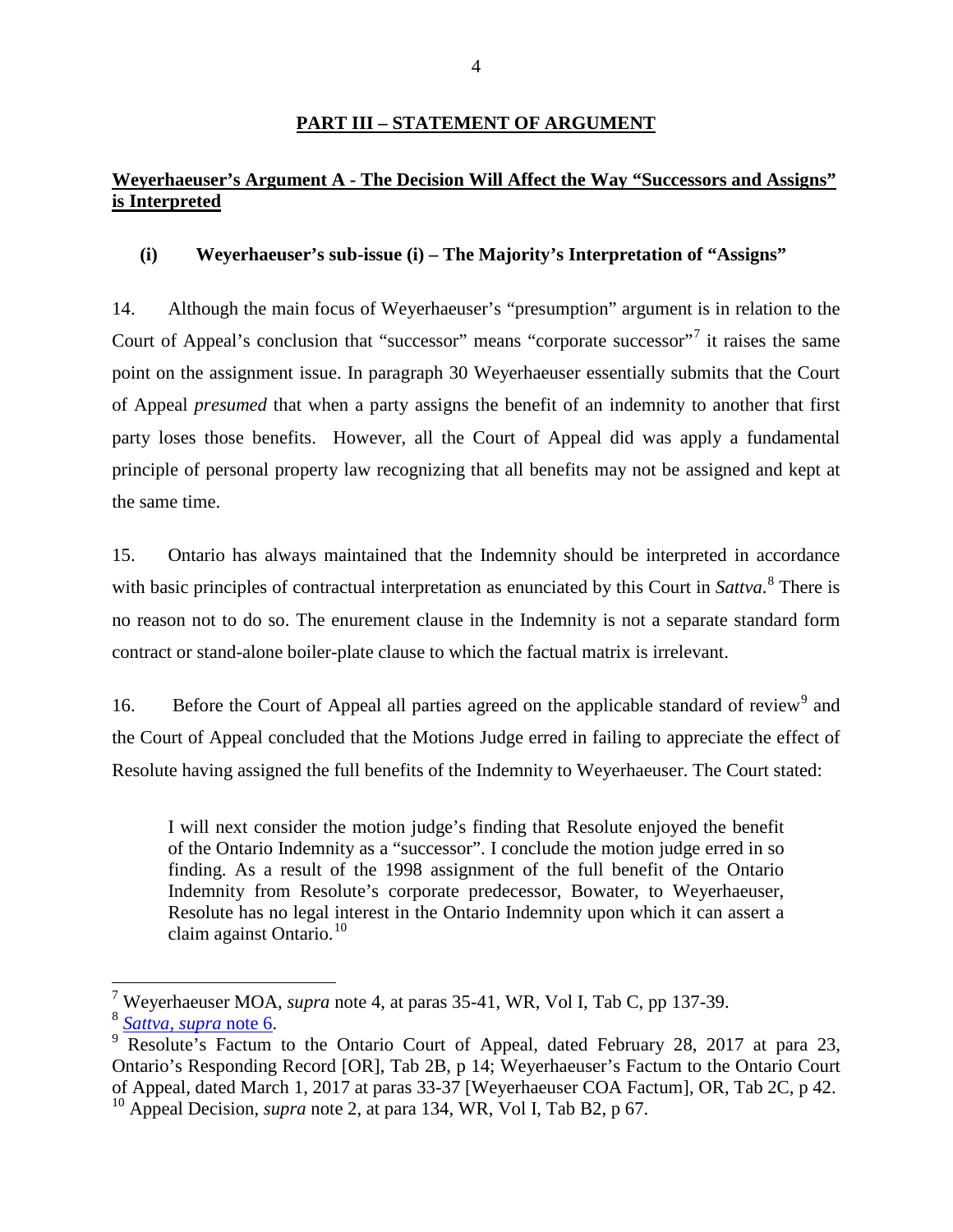17. Later in its decision the Court of Appeal said:

Accordingly, I see no palpable and overriding error in the motion judge's conclusion that the 1998 APA operated to assign the full benefit of the Ontario Indemnity from Bowater to Weverhaeuser.<sup>[11](#page-7-0)</sup>

18. Notwithstanding that authority for such a fundamental proposition of personal property law is hardly necessary, the Court of Appeal correctly applied its earlier decision in *Milo Candy v Browns Ltd.*[12](#page-7-1) *Milo* has been discussed in detail in Ontario's Response to Resolute's Application for Leave to Appeal and Ontario relies on those submissions.<sup>[13](#page-7-2)</sup>

19. Clearly the Motions Judge was overturned on the more deferential of the two standards of review. Yet, at paragraph 38, Weyerhaeuser now submits that this Court's approach in *Ledcor*<sup>[14](#page-7-3)</sup> might be applicable to the enurement clause. It essentially advocates that it is plausible to ignore the importance of the factual matrix in this case and, more broadly, cases involving assignments of indemnities generally. There is no basis for such a conclusion.

## **(ii) Weyerhaeuser's sub-issue (ii) – The Majority's Application of a Presumption that "Successors" are Limited to "Corporate Successors"**

20. Weyerhaeuser resumes its discussion of *Ledcor* in this section of its argument. It suggests that the Court of Appeal used a presumption in determining the "successor" issue.<sup>[15](#page-7-4)</sup> It did not. A "general principle" of law and a presumption are not the same thing. The former is a principle to be considered by a court in making its decision. The latter shifts either a general or evidentiary burden of proof. Even the sections of the decision Weyerhaeuser reproduces in paragraph 38 do not support its submission.

<span id="page-7-0"></span><sup>&</sup>lt;sup>11</sup> *Ibid* at para 161, WR, Vol I, Tab B2, p 75.<br><sup>12</sup> *[Milo Candy Co v Browns Ltd](https://advance.lexis.com/search/?pdmfid=1505209&crid=da05cf63-d2a1-44e7-85e0-883c0472308e&pdsearchterms=8+O.W.N.+99&pdicsfeatureid=1517129&pdstartin=hlct%3A1%3A11&pdtypeofsearch=searchboxclick&pdsearchtype=SearchBox&pdqttype=and&pdpsf=%3A%3A1&ecomp=48kt9kk&earg=pdpsf&prid=e43d5718-e2bf-459f-b77b-4d50ebedde2d)* (1915), 8 OWN 99 (Ont CA) [*Milo*].

<span id="page-7-2"></span><span id="page-7-1"></span><sup>&</sup>lt;sup>13</sup> Ontario's Response to Resolute's Leave to Appeal to the Supreme Court of Canada, dated March 16, 2018, at paras 24-27.

<span id="page-7-4"></span><span id="page-7-3"></span><sup>&</sup>lt;sup>14</sup> *[Ledcor, supra](https://www.canlii.org/en/ca/scc/doc/2016/2016scc37/2016scc37.html?autocompleteStr=2016%20SCC%2037&autocompletePos=1)* note 6.<br><sup>15</sup> Weyerhaeuser MOA, *supra* note 4, at paras 5(b), 7(b), 24(b), 27(b), 28(b), 30, 35, 38-41, WR, Vol I, Tab C, pp 127-28, 132, 134-35, 137-140.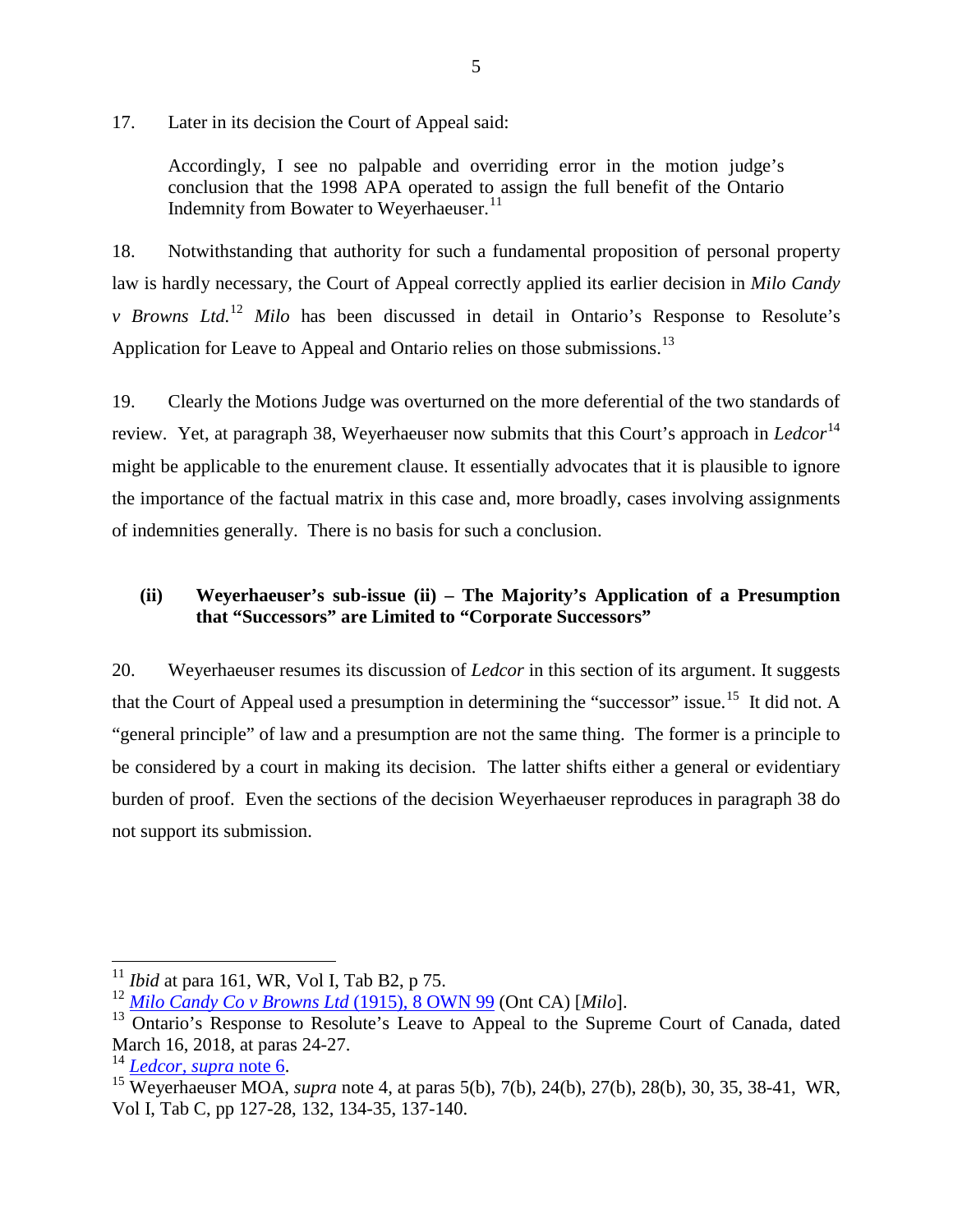21. Weyerhaeuser's argument before the Court of Appeal was never that it was a corporate successor but rather that it was entitled to be treated as a successor pursuant to the Court of Appeal's decision in *Brown*. [16](#page-8-0)

22. The Court of Appeal disagreed with Weyerhaeuser and the Motions Judge that it could bring itself within the parameters of *Brown*. [17](#page-8-1) The Court of Appeal found that the Motions Judge had made a palpable and overriding error in his treatment of *Brown*. This is clear from paragraph 184 of the decision:

I conclude the motion judge erred in his application of this court's decision in *Brown* to the interpretation of the enurement clause in the Ontario Indemnity. With respect, he failed to explain how the facts in this case, which differ so materially from those in *Brown*, could support an interpretation of the word "successor" in reference to a corporation as meaning something other than a corporate successor. I see nothing in the language of the Ontario Indemnity or in the circumstances surrounding the formation of the contract that could support such an interpretation. Accordingly, I conclude the motion judge made a palpable and overriding error in interpreting the word "successor" in s. 6 of the Ontario Indemnity to include Weyerhaeuser.<sup>[18](#page-8-2)</sup>

23. *Ledcor* concerned the interpretation of an exclusion clause in an insurance contract. This Court took the opportunity to discuss how, if at all, *Sattva* applies to the interpretation of standard form contracts.<sup>[19](#page-8-3)</sup>

24. In determining that the appropriate standard of review for the interpretation of standard form contracts is correctness, this Court commented that as the "interpretation at issue is of precedential value and there is no meaningful factual matrix that is specific to the particular parties to assist the interpretation process, this interpretation is better characterized as a question of law subject to correctness review."<sup>[20](#page-8-4)</sup>

25. While a correctness standard may be appropriate where the factual matrix is not relevant to the interpretative process, it is not appropriate in the circumstance of this case. It is well

<span id="page-8-0"></span><sup>&</sup>lt;sup>16</sup> Weyerhaeuser COA Factum, *supra* note 8, at paras 60-61, 64, OR, Tab 2A, pp 38-40.<br><sup>17</sup> Appeal Decision, *supra* note 2, at para 184, WR, Vol I, Tab B2, p 86.

<span id="page-8-1"></span>

<span id="page-8-2"></span><sup>18</sup> *Ibid.*

<span id="page-8-3"></span><sup>19</sup> *[Ledcor, supra](https://www.canlii.org/en/ca/scc/doc/2016/2016scc37/2016scc37.html#par20)* note 6, at para 20. <sup>20</sup> *Ibid* [at paras](https://www.canlii.org/en/ca/scc/doc/2016/2016scc37/2016scc37.html#par4) 4, [24.](https://www.canlii.org/en/ca/scc/doc/2016/2016scc37/2016scc37.html#par24)

<span id="page-8-4"></span>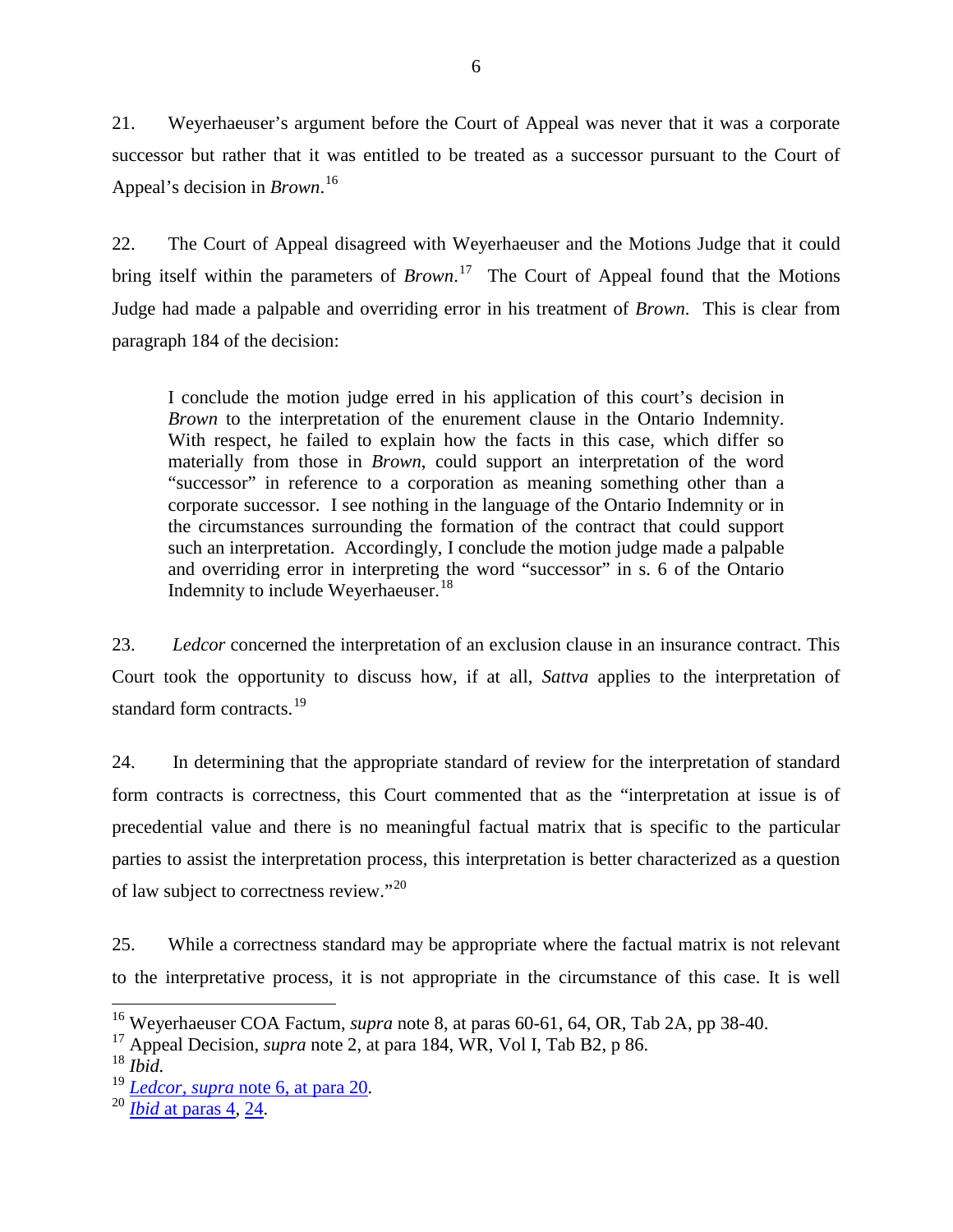established that contractual interpretation requires a court to consider the contract as a whole.<sup>[21](#page-9-0)</sup> Where the entire document raises matters requiring an examination of the factual matrix, a *Sattva* analysis must govern.

26. In reaching the conclusion that the Motions Judge had erred and that the use of the term "successor" in the Indemnity's enurement clause ought to be interpreted to mean "corporate successors" the Court of Appeal read the Indemnity in light of the factual matrix. The Court recognized that Bowater was, in context, the only successor to the benefits of the Indemnity but that it later assigned those benefits to Weyerhaeuser. The use of the words "successors and assigns" rather than "successors or assigns" in the enurement clause contemplates a scenario in which the Indemnity first succeeded to a Great Lakes successor, Bowater, and was then subsequently assigned. This is exactly what happened.

27. Weyerhaeuser also relies on *Heritage Capital Corp*.<sup>[22](#page-9-1)</sup> to argue that the Court of Appeal erred in confining "successor" to "corporate successor". The natural conclusion from *Heritage Capital* is that unless specified otherwise, successor is meant to be interpreted in its ordinary form and in keeping with the factual matrix. However the agreement in *Heritage Capital* specifically addressed other forms of successors, such as successors in title. This Court noted that where the parties meant "successor" to refer to anything other than a corporate successor, the agreement specifically provided for it.<sup>[23](#page-9-2)</sup>

### **Weyerhaeuser's Argument B – The Phrase "Successors and Assigns" Is Widely Used**

28. Weyerhaeuser argues that the phrase "successors and assigns" is common place in statutes, regulations and contracts across Canada. $^{24}$  It suggests that the issue of what these words mean in light of the Court of Appeal's decision is thus a matter of national importance.<sup>[25](#page-9-4)</sup>

<span id="page-9-0"></span><sup>21</sup> *Sattva, supra* [note 6, at para 47.](https://www.canlii.org/en/ca/scc/doc/2014/2014scc53/2014scc53.html#par47) <sup>22</sup> *[Heritage Capital](https://www.canlii.org/en/ca/scc/doc/2016/2016scc19/2016scc19.html?autocompleteStr=2016%20SCC%2019&autocompletePos=1)*, *supra* note 5.

<span id="page-9-1"></span>

<span id="page-9-3"></span><span id="page-9-2"></span><sup>&</sup>lt;sup>24</sup> Affidavit of Taha Hassan sworn February 15, 2018 at paras 2-5 [Hassan Affidavit], WR, Vol II, Tab D, pp 1-2. <sup>25</sup> Weyerhaeuser MOA, *supra* note 4, at paras 5(a), 29, 44, WR, Vol I, Tab C, pp 127, 135, 140;

<span id="page-9-4"></span>Hassan Affidavit, WR, Vol II, Tab D.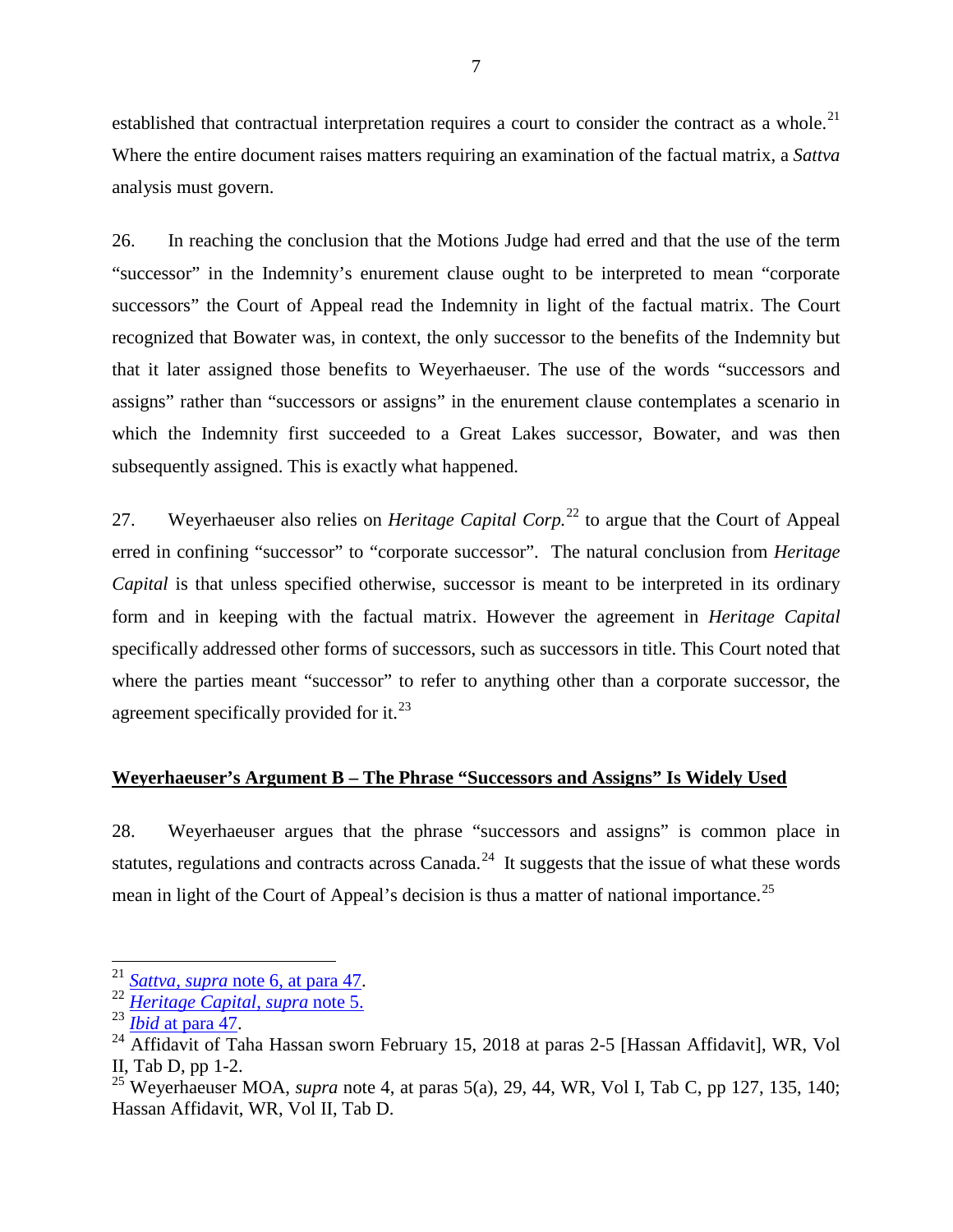29. However, while it points to apparently numerous instances in which the phrase "successors and assigns" or similar language has been used, it makes no substantial connection between that fact and how the Court of Appeal's decision generates any issue of national importance.

30. Weyerhaeuser fails to identify even a single instance in which an indemnity in the nature of the Indemnity exists.

31. Nor has Weyerhaeuser addressed how its proposed issues on appeal would be of assistance in relation to private sector indemnities.

32. Far from promoting clarity and predictability, the "claims occurred" position would impose a new liability starting point for indemnitors everywhere, including insurance companies, notwithstanding the actual terms of their contracts or other transactions.

## **Weyerhaeuser's Argument C – The Decision Will Have a Significant Impact in the Area of Environmental Law**

33. At paragraph 45, Weyerhaeuser asserts that the Court of Appeal's decision will "make it more difficult for provinces to settle litigation and implement environmental policy, and leaves parties who have received environmental indemnities from the province unable to ever sell their properties."<sup>[26](#page-10-0)</sup> This is conjecture and is also inconsistent with what happened in this case as Great Lakes purchased the property despite the fact that the 1979 Indemnity expressly expired in  $2010.<sup>27</sup>$ 

34. There is no question that environmental legislation in Ontario creates broad potential liability and provides wide-ranging regulatory powers to the Director. Nor is it in dispute that other provinces have similarly broad powers under their respective environmental legislation. However, nothing in the Court of Appeal's decision intersects with such legislation in a manner

<span id="page-10-0"></span><sup>&</sup>lt;sup>26</sup> Weyerhaeuser MOA, *ibid* at para 45, WR, Vol I, Tab C, p 141. See also Weyerhaeuser MOA, *ibid* at paras 29(d), 49(a), WR, Vol I, Tab C, pp 135, 143-44.

<span id="page-10-1"></span><sup>&</sup>lt;sup>27</sup> Letter to Great Lakes Forest Products Ltd from the Ministry of Treasury and Economics, dated November 6, 1979 at pp 1-2, OR, Tab 2A, pp 12-13.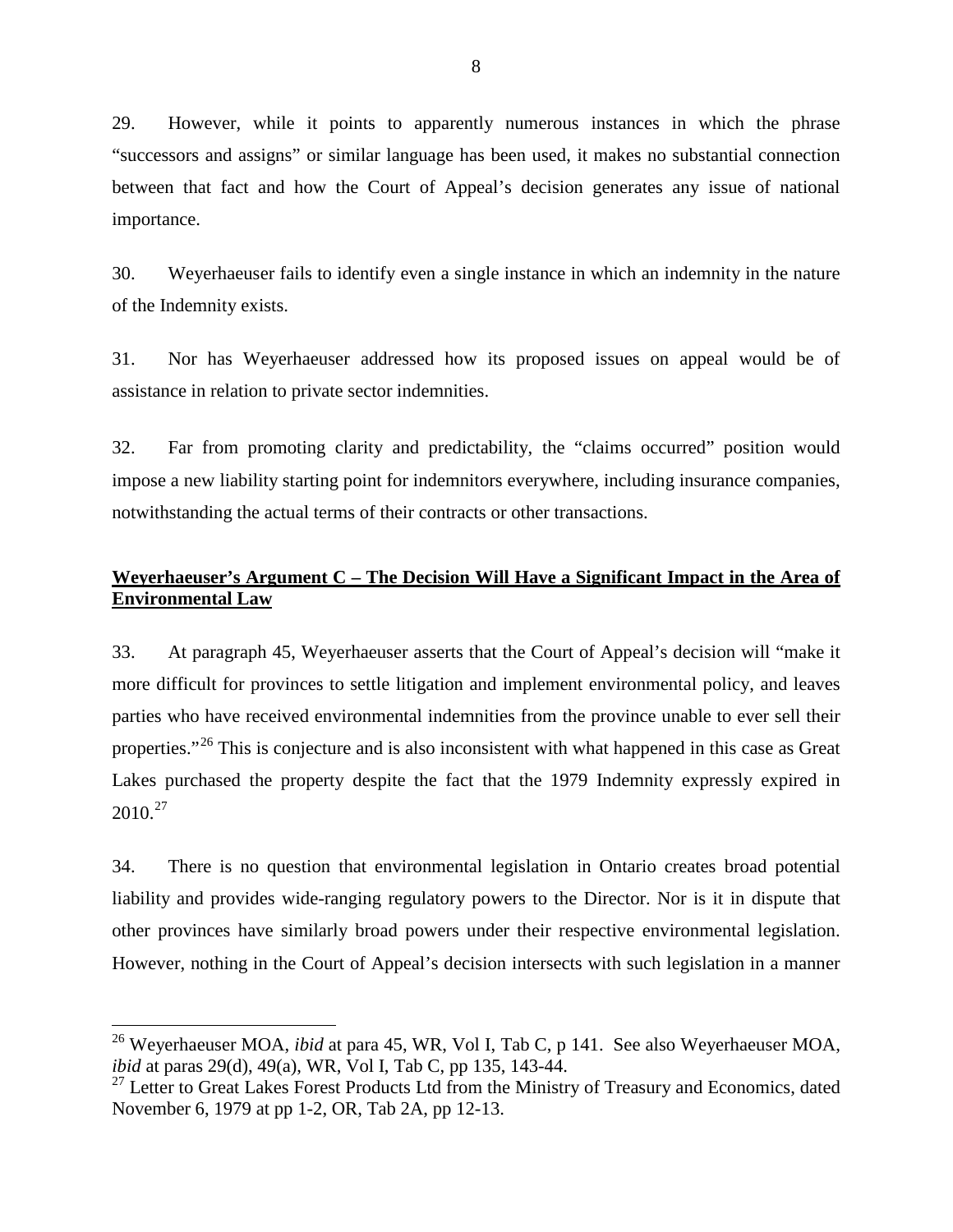that creates an issue of national importance. As noted, the Indemnity was a one-off contract through which Ontario, Great Lakes and Reed addressed a unique set of circumstances.

35. At paragraph 49 Weyerhaeuser addresses what it terms "presumably unintended consequences" of the Court of Appeal's decision. It does this to undermine what it calls the "claims made" approach. In paragraph 49(c) it conflates concepts of real and personal property law and assumes that the Indemnity automatically passes with title to the land.

36. However, the real property rights to land and the personal property rights arising from an Indemnity are distinct. They may or may not travel together in any given case. There can be business reasons why in some situations they will move together and in others they will not. There is nothing necessarily "absurd" in the latter scenario. All the Court of Appeal said was that in this particular case as the full benefits of the Indemnity were assigned they were no longer available to the assignor. $^{28}$  $^{28}$  $^{28}$ 

37. The Court of Appeal decision is grounded on solid legal principles.

### **PART IV – SUBMISSIONS ON COSTS**

38. Ontario seeks its costs of opposing Weyerhaeuser's Application for Leave to Appeal.

<span id="page-11-0"></span><sup>28</sup> Appeal Decision, *supra* note 2, at para 134, WR, Vol I, Tab B2, p 67.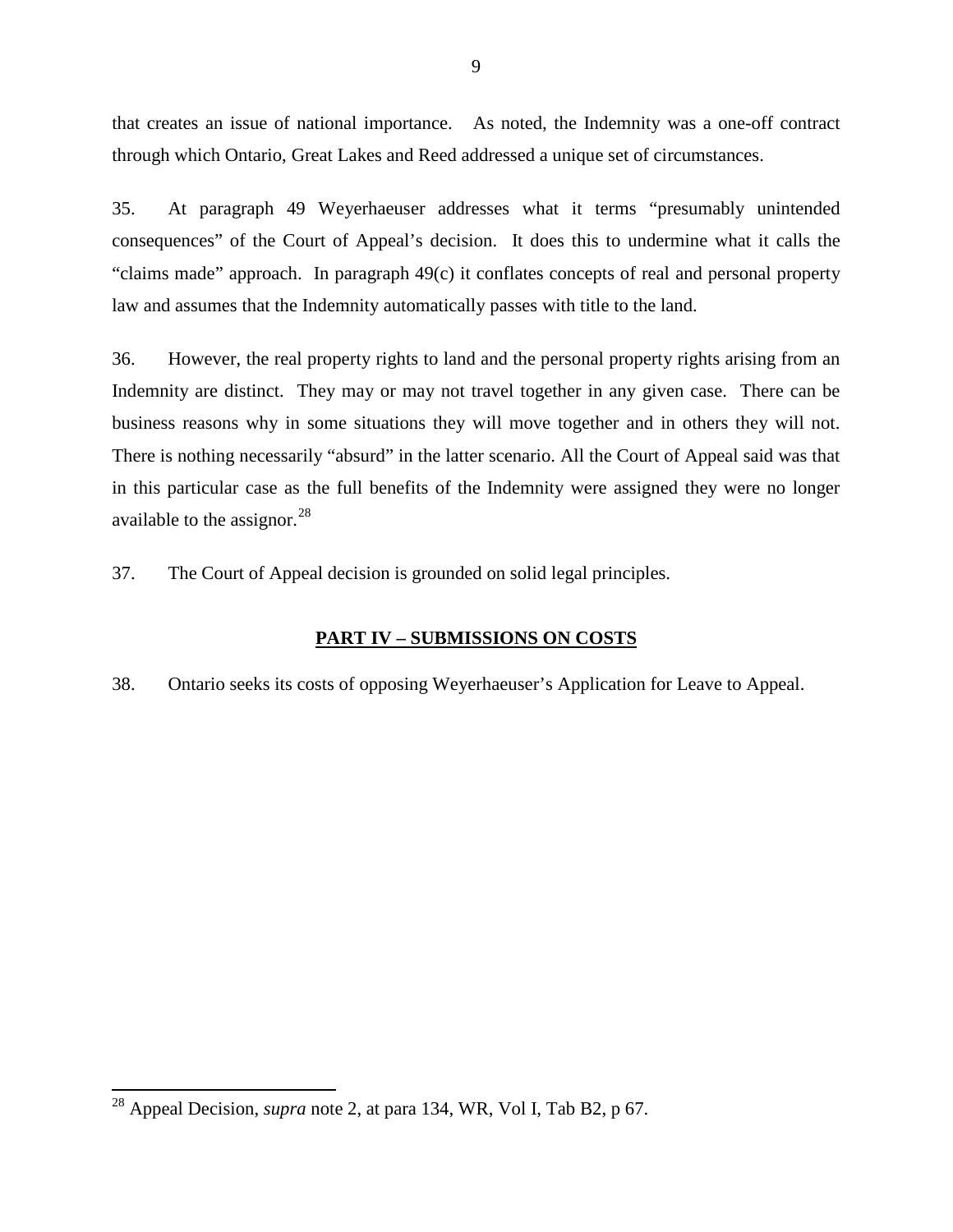39. Weyerhaeuser's Application for Leave to Appeal should be dismissed, with costs.

Dated at the City of Toronto, in the Province of Ontario, this 15<sup>th</sup> day of March, 2018.

**SIGNED BY:** 

Nansy Ghobrial

Leonard F. Marsello Tamara D. Barclay